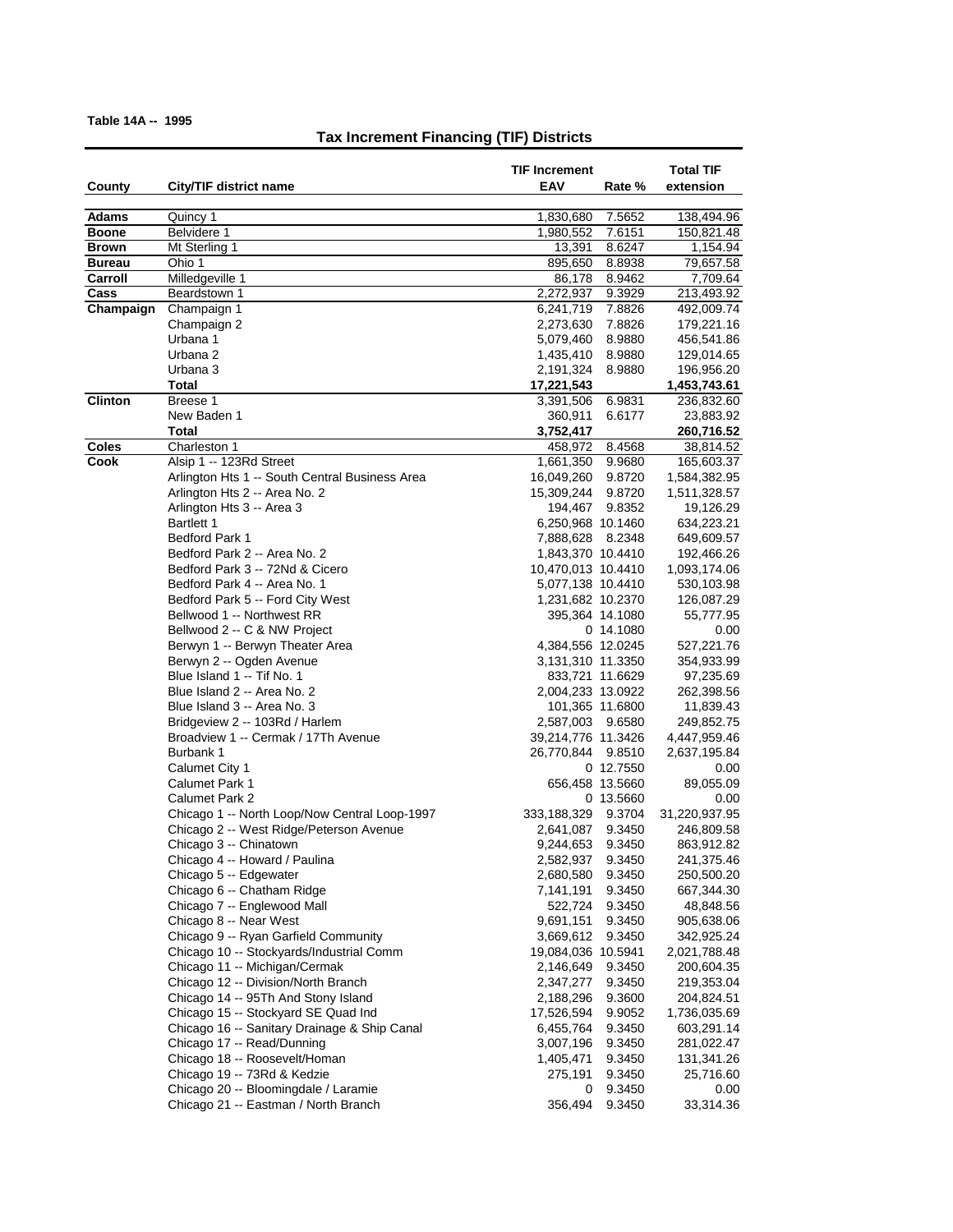|        |                                                                   | <b>TIF Increment</b> |                  | <b>Total TIF</b>         |
|--------|-------------------------------------------------------------------|----------------------|------------------|--------------------------|
| County | City/TIF district name                                            | EAV                  | Rate %           | extension                |
|        |                                                                   |                      |                  |                          |
|        | Chicago 22 -- Fullerton / Normandy                                | 4,507,065            | 9.3450           | 421,185.22               |
|        | Chicago 23 -- 126Th & Torrence                                    | 0                    | 9.3600<br>9.3450 | 0.00                     |
|        | Chicago 24 -- 72Nd & Cicero                                       | 1,234,827            |                  | 115,394.58               |
|        | Chicago 25 -- 95Th & Western<br>Chicago 26 -- Homan / Grand Truck | 636,300<br>1,748,573 | 9.7128<br>9.3450 | 61,802.72<br>163,404.15  |
|        | Chicago 27 -- Lincoln - Belmont - Ashland                         |                      | 9.3450           |                          |
|        | Chicago 28 -- Near South                                          | 89,957<br>30,903,835 | 9.3450           | 8,406.48<br>2,887,963.39 |
|        | Chicago 29 -- 41St & King Drive                                   | 18,004               | 9.3450           | 1,682.47                 |
|        | Chicago 30 -- 43Rd & Damen                                        | 678,156              | 9.3450           | 63,373.68                |
|        | Chicago 31 -- 49Th & St. Lawrence Ave                             | 0                    | 9.3450           | 0.00                     |
|        | Chicago Hts 1 -- Cub Foods                                        | 3,009,538 15.8530    |                  | 477,102.06               |
|        | Chicago Hts 2 -- Area No. 3                                       |                      | 0 15.8530        | 0.00                     |
|        | Chicago Hts 3 -- Area No. 2                                       |                      | 4,565 15.8530    | 723.69                   |
|        | Chicago Hts 4 -- Area No. 4                                       | 148,213 14.4220      |                  | 21,375.28                |
|        | Chicago Ridge 1 -- Tri State SW                                   | 10,874,933 9.8948    |                  | 1,076,056.90             |
|        | Chicago Ridge 2 -- 99Th & Ridgeland                               | 11,446,526 10.1070   |                  | 1,156,900.38             |
|        | Cicero 1                                                          | 21,806,500 12.6510   |                  | 2,758,730.27             |
|        | Country Club Hills 1                                              | 2,452,069 17.0170    |                  | 417,268.58               |
|        | Crestwood 1                                                       | 42,257,170 9.3160    |                  | 3,936,677.96             |
|        | Deerfield 1                                                       | 57,295,734           | 8.2062           | 4,701,810.35             |
|        | Des Plaines 1 -- Downtown                                         | 18,985,341           | 7.9710           | 1,513,321.53             |
|        | Des Plaines 2 -- Wille/Mt. Prospect Road                          | 168,852 7.7310       |                  | 13,053.95                |
|        | Dixmoor 1                                                         | 548,882 15.5180      |                  | 85,175.51                |
|        | Dolton 1 -- 194 / Sibley Boulevard                                | 615,664 15.1629      |                  | 93,352.74                |
|        | Elmwood Park 1 -- Grand / Harlem                                  | 2,368,024 10.6250    |                  | 251,602.55               |
|        | Evanston 1 -- Downtown II                                         | 16,677,361 11.4396   |                  | 1,907,819.90             |
|        | Evanston 2 -- Southwest                                           | 5,542,720 11.3500    |                  | 629,098.72               |
|        | Evanston 3 -- Howard Hartrey                                      | 6,020,508 11.3500    |                  | 683,327.66               |
|        | Evanston 4 -- Washington National                                 |                      | 0 11.6710        | 0.00                     |
|        | Evergreen Park 2 -- 9400 Western Dissolved                        | 4,955,486 10.5800    |                  | 524,290.42               |
|        | Flossmoor 1 -- Area No. 1                                         |                      | 66,538 13.4849   | 8,972.59                 |
|        | Forest Park 1 -- Mall Area                                        | 2,477,959 10.9060    |                  | 270,246.21               |
|        | Franklin Park 2 -- West Mannheim Residential                      | 2,380,886 8.4258     |                  | 200,607.84               |
|        | Franklin Park 3 -- Mannheim / Waveland                            | 1,179,292 8.3560     |                  | 98,541.64                |
|        | Franklin Park 4 -- Area 4 South ID                                | 2,736,314 8.7780     |                  | 240,193.64               |
|        | Franklin Park 5 -- Area 5                                         | 6,581                | 8.3560           | 549.91                   |
|        | Glenwood 1 -- Industrial Park                                     | 2,646,457 13.0460    |                  | 345,256.78               |
|        | Hanover Park 1 -- Park N Shop                                     | 1,775,273 10.5290    |                  | 186,918.49               |
|        | Hanover Park 2 -- Barrington / Irving                             | 9,105,084 12.5647    |                  | 1,144,022.46             |
|        | Harvey 1 -- District No. 1                                        | 697,993 17.4680      |                  | 121,925.42               |
|        | Harvey 2 -- Center Street                                         |                      | 0 15.3150        | 0.00                     |
|        | Hazelcrest 1                                                      | 3,605,128 14.9440    |                  | 538,750.33               |
|        | Hillside 1 -- Hillside Mall                                       | 2,003,653 9.3950     |                  | 188,242.34               |
|        | Hodgkins 1                                                        | 27,709,959           | 9.0660           | 2,512,184.88             |
|        | Hoffman Estates 1 -- Barrington / Higgins                         | 2,516,253 10.4380    |                  | 262,646.49               |
|        | Hoffman Estates 2 -- Sears                                        | 227,603,751          | 8.2682           | 18,818,797.51            |
|        | Homewood 1 -- Northeast Sec/Now Called #1-1997                    | 10,794,243 14.4240   |                  | 1,556,961.61             |
|        | Homewood 2 -- Washington Park                                     | 28,971,652 14.4209   |                  | 4,177,974.14             |
|        | Justice 1                                                         | 302,734 10.4230      |                  | 31,553.96                |
|        | La Grange 1 -- Downtown                                           | 9,242,735 10.8710    |                  | 1,004,777.72             |
|        | Lansing 1 -- The Landing                                          | 41,305,279 11.4911   |                  | 4,746,412.16             |
|        | Lansing 2                                                         | 9,601,697 11.4940    |                  | 1,103,619.05             |
|        | Lansing 3 -- West Lansing                                         | 3,571,827 11.5059    |                  | 410,971.96               |
|        | Lemont 1 -- Downtown                                              | 3,186,333 9.2240     |                  | 293,907.36               |
|        | Lynwood 1                                                         |                      | 0 11.9340        | 0.00                     |
|        | Markham 1                                                         | 1,797,831 17.3650    |                  | 312,193.35               |
|        | Markham 2 -- Project Area No. 2                                   |                      | 73,572 17.3650   | 12,775.78                |
|        | Markham 3 -- Dixie Highway                                        | 676,683 15.1172      |                  | 102,295.26               |
|        | Matteson 1 -- Area No. 1                                          | 12,887,660 12.2760   |                  | 1,582,089.14             |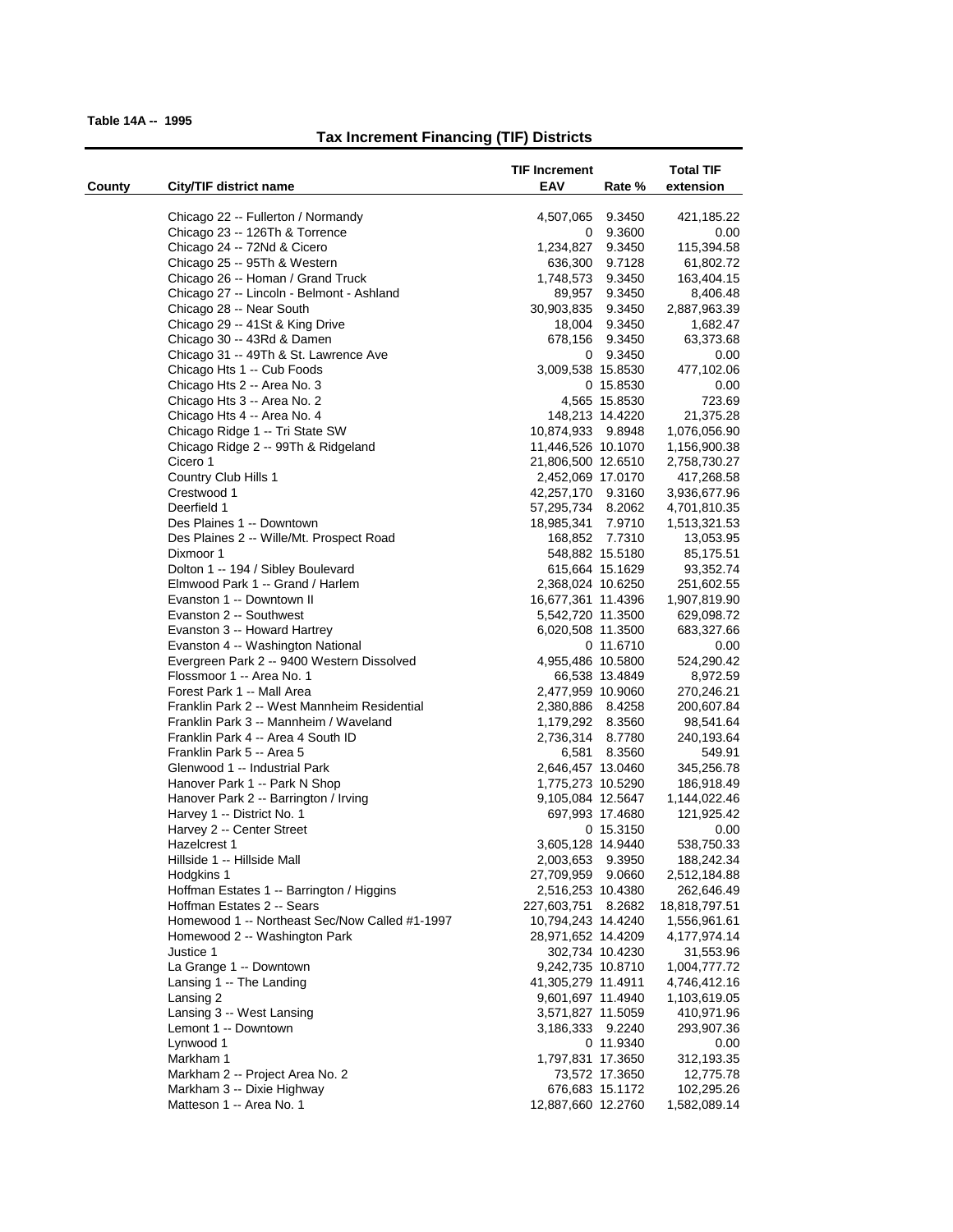|                |                                                     | <b>TIF Increment</b>            |                              | <b>Total TIF</b>              |
|----------------|-----------------------------------------------------|---------------------------------|------------------------------|-------------------------------|
| County         | City/TIF district name                              | <b>EAV</b>                      | Rate %                       | extension                     |
|                | Matteson 2 -- Commons                               |                                 |                              |                               |
|                | Matteson 3 -- Lincoln Mall                          |                                 | 0 12.2760<br>972,976 12.2760 | 0.00<br>119,442.53            |
|                | Maywood 1 -- St. Charles Road                       | 6,396,350 15.9926               |                              | 1,022,944.79                  |
|                | Melrose Park 2 -- Mid Metro Industrial Area         | 2,145,614 14.5610               |                              | 312,422.85                    |
|                | Melrose Park 3 -- Joyce Bros. Storage               |                                 | 965,160 9.3660               | 90,396.89                     |
|                | Melrose Park 4 -- 94Th & North Avenue               | 6,638,427 10.1150               |                              | 671,476.89                    |
|                | Morton Grove 1                                      | 1,293,555 8.2860                |                              | 107,183.97                    |
|                | Mount Prospect 1 -- Downtown Area No. 1             | 6,049,188 9.6550                |                              | 584,049.10                    |
|                | Niles 1 -- Lawrencewood                             | 11,151,662 6.6670               |                              | 743,481.31                    |
|                | Niles 3 -- Project Area 3                           | 1,902,101                       | 6.6670                       | 126,813.07                    |
|                | Northlake 1 -- 46Th Avenue / North Avenue           |                                 | 701,742 10.7450              | 75,402.18                     |
|                | Northlake 2 -- North Wolf                           |                                 | 0 9.7080                     | 0.00                          |
|                | Northlake 3 -- North & Railroad                     | 8,688,832 10.6020               |                              | 921,189.97                    |
|                | Northlake 4 -- North - Wolf SW Comm                 |                                 | 0 10.6020                    | 0.00                          |
|                | Oak Forest 1                                        |                                 | 0 14.4830                    | 0.00                          |
|                | Oak Lawn 2 -- Triangle                              |                                 | 0 9.7640                     | 0.00                          |
|                | Oak Park 1 -- Greater Mall Area                     | 25,950,361 14.0523              |                              | 3,646,626.21                  |
|                | Oak Park 2 -- Harlem & Garfield                     |                                 | 0 13.0760                    | 0.00                          |
|                | Oak Park 3 -- Madison St. Business Corridor         |                                 | 766,196 13.0760              | 100,187.79                    |
|                | Orland Hills 1                                      | 11,583,174 9.5237               |                              | 1,103,148.82                  |
|                | Palos Heights 1                                     | 10,480,497                      | 9.8073                       | 1,027,851.57                  |
|                | Palos Heights 2 -- 127Th Street                     |                                 | 411,236 9.5680               | 39,347.06                     |
|                | Park Forest 1 -- Town Center                        | 4,241,969 18.0720               |                              | 766,608.64                    |
|                | Richton Park 1 -- Richton Industrial                |                                 | 33,599 12.1990               | 4,098.74                      |
|                | Richton Park 2 -- Crossings                         | 8,190,518 12.8973               |                              | 1,056,359.20                  |
|                | <b>River Forest 1</b>                               | 8,327,483 11.3160               |                              | 942,337.98                    |
|                | Riverdale 1 -- Northeast Riverdale                  | 4,326,627 14.6971               |                              | 635,888.74                    |
|                | Riverdale 2 -- Northwest                            |                                 | 824,608 14.7436              | 121,577.22                    |
|                | Robbins 1                                           |                                 | 424,163 12.3810              | 52,515.62                     |
|                | Rolling Meadows 1<br>Rosemont 1 -- Area No. 1       | 1,954,359 9.7860<br>161,563,277 | 6.9970                       | 191,253.57                    |
|                | Rosemont 2 -- Higgins & Mannheim                    | 32,239,002 8.5520               |                              | 11,304,582.49<br>2,757,087.36 |
|                | Rosemont 3 -- River Road                            | 118,924,032 7.0563              |                              | 8,391,636.68                  |
|                | Sauk Village 1 -- Sauk Plaza                        |                                 | 425,550 14.7590              | 62,806.92                     |
|                | Sauk Village 2 -- Area No. 2                        | 2,999,578 14.7590               |                              | 442,707.72                    |
|                | Sauk Village 3 -- Area No. 3                        |                                 | 51,153 13.4428               | 6,876.42                      |
|                | Schaumburg 1 -- Olde Schaumburg                     | 9,066,252 8.9670                |                              | 812,970.82                    |
|                | Skokie 1 -- Church / East                           |                                 | 286,863 11.0150              | 31,597.96                     |
|                | Skokie 2 - Touhy / Carpenter                        | 5,137,433 7.2000                |                              | 369,895.18                    |
|                | Skokie 3 -- Downtown                                | 12,016,210                      | 9.0036                       | 1,081,886.13                  |
|                | South Holland 1 -- Interstate 80                    | 2,139,170 11.3651               |                              | 243,119.54                    |
|                | South Holland 2 -- Route 6 / South Park             | 2,766,312 11.1640               |                              | 308,831.07                    |
|                | South Holland 3 -- South Suburban Community College | 6,274,060 11.1640               |                              | 700,436.06                    |
|                | Summit 1 -- West Summit                             | 2,521,159 12.5726               |                              | 316,976.03                    |
|                | Thornton 1                                          |                                 | 968,921 12.5367              | 121,471.16                    |
|                | Thornton 2 -- Downtown                              |                                 | 460,245 12.6060              | 58,018.48                     |
|                | <b>Tinley Park 1</b>                                | 1,912,300 12.6213               |                              | 241,357.64                    |
|                | Wheeling 1 -- Milwaukee Avenue Corridor             | 11,199,368 8.9110               |                              | 997,975.68                    |
|                | Worth 1                                             |                                 | 0 10.3660                    | 0.00                          |
|                | <b>Total</b>                                        | 1,721,500,434                   |                              | 162,442,287.35                |
| <b>DeKalb</b>  | Dekalb 1                                            | 25,192,096                      | 8.1159                       | 2,044,565.32                  |
|                | Dekalb <sub>2</sub><br>Kirkland 1                   | 101,432<br>105,321              | 8.0050                       | 8,119.63                      |
|                | <b>Total</b>                                        | 25,398,849                      | 8.7279                       | 9,192.31<br>2,061,877.26      |
| <b>DeWitt</b>  | Clinton 1                                           | 832,077                         | 6.6667                       | 55,472.00                     |
|                | Clinton 2                                           | 1,688,822                       | 6.4419                       | 108,792.28                    |
|                | Farmer City 1                                       | 905,430                         | 7.7881                       | 70,515.92                     |
|                | <b>Total</b>                                        | 3,426,329                       |                              | 234,780.20                    |
| <b>Douglas</b> | Arcola 1                                            | 3,281,160                       | 6.6946                       | 219,660.72                    |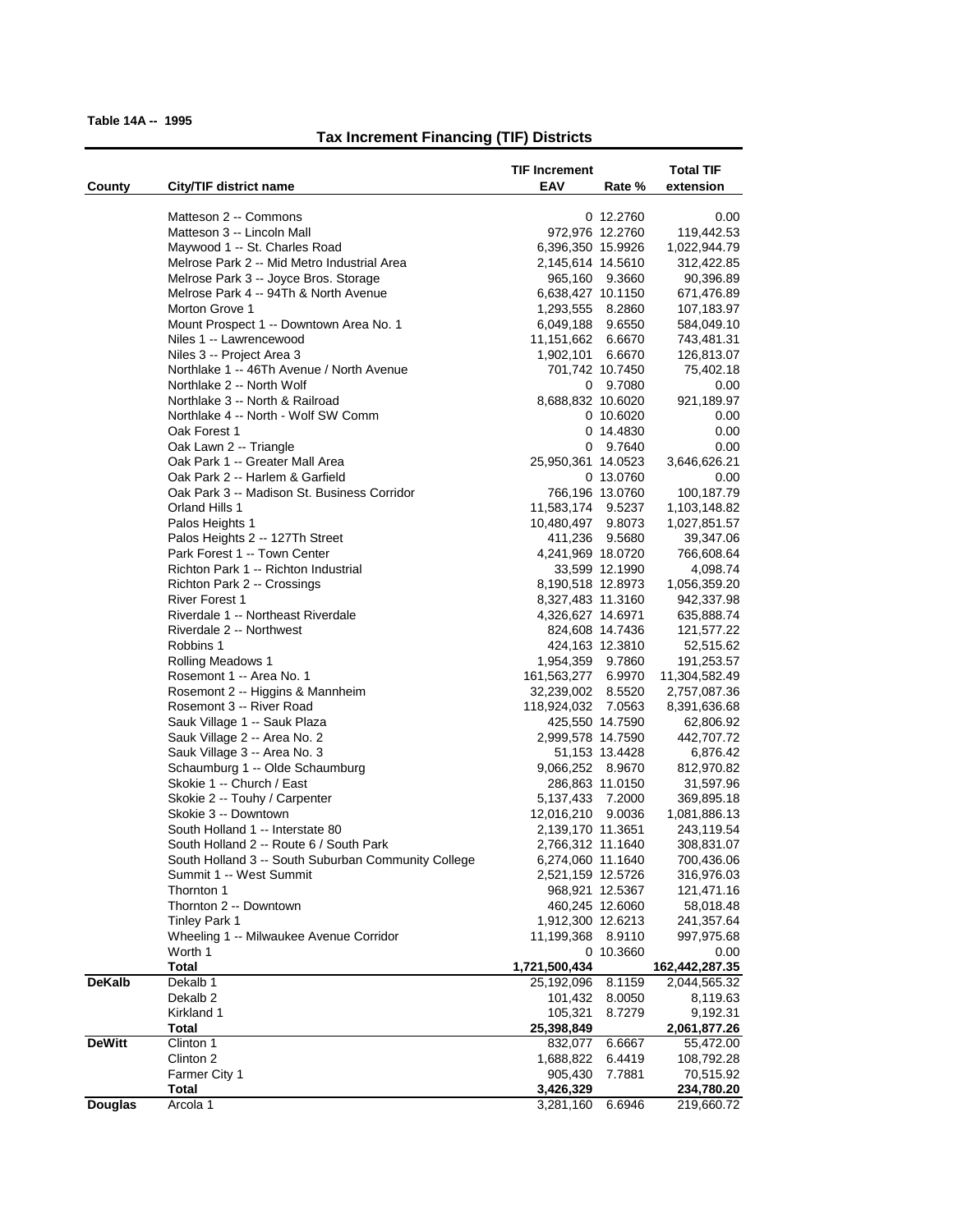|                  |                                        | TIF Increment            |                  | <b>Total TIF</b>             |
|------------------|----------------------------------------|--------------------------|------------------|------------------------------|
| County           | City/TIF district name                 | EAV                      | Rate %           | extension                    |
|                  | Tuscola 1                              | 8,854,813                | 7.2400           | 641,088.62                   |
|                  | Total                                  | 12,135,973               |                  | 860,749.34                   |
| <b>DuPage</b>    | Addison 1                              | 252,770                  | 6.6422           | 16,789.49                    |
|                  | Addison 2                              | 735,300                  | 6.6422           | 48,840.10                    |
|                  | Bensenville 1                          | 9,129,038                | 5.8087           | 530,278.43                   |
|                  | Carol Stream 1 -- Dissolved 8/2/2000   | 16,525,756               | 7.6579           | 1,265,525.87                 |
|                  | Elmhurst 1                             | 10,983,615               | 6.4389           | 707,220.13                   |
|                  | Elmhurst 2                             | 1,058,736                | 6.0149           | 63,681.91                    |
|                  | Lombard 1                              | 9,068,700                | 6.7709           | 614,032.61                   |
|                  | Roselle 1                              | 2,647,903                | 7.5028           | 198,666.87                   |
|                  | Villa Park 1<br>Warrenville 1          | 1,065,220                | 6.0175           | 64,100.09                    |
|                  | Warrenville 2                          | 5,181,876<br>929,050     | 7.4424<br>8.2744 | 385,657.13                   |
|                  | West Chicago 1                         | 3,096,410                | 8.3227           | 76,873.02<br>257,703.49      |
|                  | Wheaton 1                              | 332,370                  | 7.9851           | 26,540.15                    |
|                  | Willowbrook 1                          | 379,960                  | 5.2814           | 20,067.21                    |
|                  | Woodridge 1 -- Dissolved 1998 Tax Year | 106,885                  | 7.0851           | 7,572.91                     |
|                  | Woodridge 2                            | 275,744                  | 7.8958           | 21,772.19                    |
|                  | 9.94E+09 -- Unknown District           | 5,406,810                | 7.8934           | 426,781.14                   |
|                  | Total                                  | 67,176,143               |                  | 4,732,102.74                 |
| Effingham        | Effingham 1                            | 15,748,320               | 6.5655           | 1,033,963.70                 |
| Ford             | Gibson City 1                          | 1,616,829                | 8.6966           | 140,609.56                   |
| Franklin         | Franklin Co 1                          | 33,601                   | 8.5686           | 2,879.14                     |
| <b>Fulton</b>    | Canton 1                               | 701,648                  | 8.5987           | 60,332.74                    |
|                  | Canton 2                               | 193,921                  | 8.5988           | 16,674.81                    |
|                  | Canton 3                               | 282,802                  | 8.5988           | 24,317.44                    |
|                  | Total                                  | 1,178,371                |                  | 101,324.99                   |
| Grundy           | Gardner 1<br>Morris 1                  | 4,081,682                | 8.7313           | 356,381.96                   |
|                  | Total                                  | 15,734,616<br>19,816,298 | 6.8877           | 1,083,755.72<br>1,440,137.68 |
| Henry            | Colona 1                               | 33,445                   | 7.1958           | 2,406.64                     |
|                  | Colona 2 -- (Heartland)                | 20,635                   | 7.2017           | 1,486.08                     |
|                  | Galva 1                                | 509,929 10.4932          |                  | 53,507.92                    |
|                  | <b>Total</b>                           | 564,009                  |                  | 57,400.64                    |
| <b>Iroquois</b>  | Watseka 1                              | 8,650,334                | 8.7169           | 754,041.00                   |
| Jersey           | Grafton 1                              | 601,775                  | 6.0864           | 36,626.46                    |
| <b>JoDaviess</b> | Galena 1                               | 8,547,792                | 8.0936           | 691,824.06                   |
| Kane             | Aurora 1                               | 11,709,235               | 9.2299           | 1,080,751.96                 |
|                  | Aurora 2                               | 1,807,982                | 8.2991           | 150,047.07                   |
|                  | Batavia 1                              | 2,952,871                | 7.6223           | 225,076.41                   |
|                  | Carpentersville 1                      | 2,482                    | 6.9847           | 173.36                       |
|                  | Elgin 1                                | 8,611,070                | 8.7398           | 752,590.30                   |
|                  | Elgin 2                                | 62,740                   | 8.7398           | 5,483.35                     |
|                  | Geneva 1<br>Huntley 1                  | 4,175,795<br>6,441,324   | 7.2581<br>7.0815 | 303,081.63<br>456,140.15     |
|                  | West Dundee 1                          | 344,306                  | 6.2199           | 21,415.49                    |
|                  | Total                                  | 36,107,805               |                  | 2,994,759.72                 |
| Kankakee         | Bourbonnais 1                          | 10,135,433               | 7.7190           | 782,354.07                   |
|                  | Bradley 1                              | 7,187,677                | 8.6164           | 619,322.41                   |
|                  | <b>Bradley 2</b>                       | 13,738,179               | 8.5670           | 1,176,949.79                 |
|                  | Bradley 3                              | 1,845,923                | 8.6270           | 159,247.78                   |
|                  | Chebanse 1                             | 135,500                  | 7.2813           | 9,866.16                     |
|                  | East Court 1                           | 2,020,214                | 9.5820           | 193,576.86                   |
|                  | Kankakee 1                             | 5,668,570                | 9.9320           | 563,004.18                   |
|                  | Manteno 1                              | 2,966,489                | 6.7995           | 201,706.66                   |
|                  | Manteno <sub>2</sub>                   | 1,570,594                | 6.7994           | 106,791.21                   |
|                  | Manteno 3                              | 1,012,394                | 6.8067           | 68,910.79                    |
|                  | Meadowview 1                           | 2,283,077                | 9.7137           | 221,771.91                   |
|                  | South Washington 1                     | 965,786 10.0532          |                  | 97,092.19                    |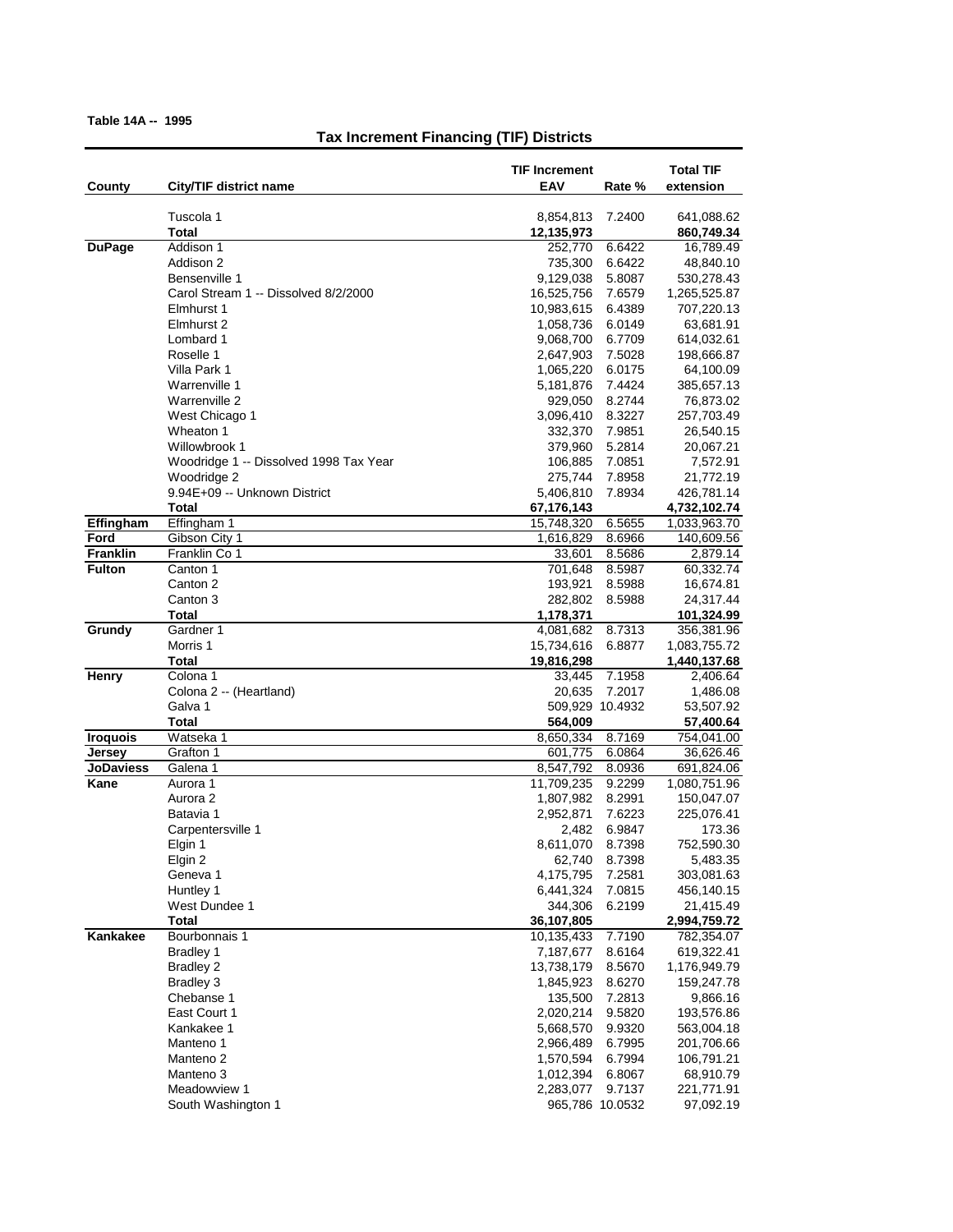|                    |                                                         | <b>TIF Increment</b>    |                  | <b>Total TIF</b>           |
|--------------------|---------------------------------------------------------|-------------------------|------------------|----------------------------|
| County             | City/TIF district name                                  | EAV                     | Rate %           | extension                  |
|                    | Total                                                   | 49,529,836              |                  | 4,200,594.01               |
| Knox               | Galesburg 1                                             | 1,007,260 10.4224       |                  | 104,980.95                 |
|                    | Galesburg 2                                             | 215,250                 | 7.9385           | 17,087.61                  |
|                    | Total                                                   | 1,222,510               |                  | 122,068.56                 |
| Lake               | Antioch 1                                               | 735,153                 | 6.8160           | 50,108.03                  |
|                    | Bannockburn 1                                           | 3,580,800               | 6.2620           | 224,228.22                 |
|                    | <b>Buffalo Grove 1</b><br>Deerfield 1                   | 9,076,616<br>52,339,647 | 7.3580<br>6.8040 | 667,857.41                 |
|                    | Deerfield 2                                             | 4,356,734               | 6.8040           | 3,561,189.59<br>296,432.19 |
|                    | <b>Highland Park 1</b>                                  | 22,828,551              | 7.0150           | 1,601,422.86               |
|                    | Lake Forest 1                                           | 27,926,657              | 4.8863           | 1,364,592.94               |
|                    | Libertyville 1                                          | 9,153,067               | 7.0330           | 643,735.21                 |
|                    | Lincolnshire 1                                          | 3,333,812               | 5.7160           | 190,560.70                 |
|                    | Round Lake Beach 1                                      | 7,824,816               | 9.0870           | 711,041.04                 |
|                    | Round Lake Park 1                                       | 0                       | 0.0000           | 0.00                       |
|                    | Waukegan 1                                              | 972,995                 | 7.7680           | 75,582.26                  |
|                    | Waukegan 2                                              | 1,528,898               | 7.7680           | 118,764.80                 |
|                    | Waukegan 3                                              | 680,640                 | 7.7680           | 52,872.12                  |
|                    | Zion 1                                                  | 2,521,829               | 8.2870           | 208,983.97                 |
|                    | Total                                                   | 146,860,215             |                  | 9,767,371.34               |
| LaSalle            | Earlville 1                                             | 563,774                 | 8.0339           | 45,293.04                  |
|                    | Earlville 2                                             | 494,740                 | 8.0339           | 39,746.92                  |
|                    | Lasalle 1<br>Lasalle 2                                  | 1,020,391<br>201,149    | 8.0704<br>7.1032 | 82,349.90<br>14,287.94     |
|                    | Marseilles 1                                            | 303                     | 9.0759           | 27.50                      |
|                    | Marseilles 2                                            | 7,294                   | 5.0685           | 369.70                     |
|                    | Mendota 1                                               | 4,663,544               | 7.7138           | 359,738.76                 |
|                    | Mendota 2                                               | 1,023,622               | 7.7310           | 79,136.40                  |
|                    | Mendota 3                                               | 595,383                 | 7.7310           | 46,029.04                  |
|                    | Mendota 4                                               | 585,699                 | 7.7310           | 45,280.14                  |
|                    | Mendota 5                                               | 472,619                 | 7.7310           | 36,538.18                  |
|                    | Mendota 6                                               | 0                       | 0.0000           | 0.00                       |
|                    | Oglesby 1                                               | 4,964,608               | 8.9233           | 443,007.28                 |
|                    | Oglesby 2                                               | 392,980                 | 9.0071           | 35,396.10                  |
|                    | Oglesby 3 -- Cedar Creek                                | 2,396                   | 9.0067           | 215.80                     |
|                    | Oglesby 4 -- Hickory Hills                              | 618,103                 | 8.9233           | 55,154.88                  |
|                    | Ottawa 1 -- Interstate 80<br>Ottawa 2 -- Route 6 East 1 | 1,861,626               | 7.7546           | 144,361.66                 |
|                    | Peru 1                                                  | 293,998<br>194,430      | 7.7469<br>5.2911 | 22,775.76<br>10,287.42     |
|                    | Streator 1                                              | 456,021                 | 9.9340           | 45,301.14                  |
|                    | Utica 1                                                 | 214,578                 | 7.8644           | 16,875.22                  |
|                    | Wenona 1                                                | 0                       | 0.0000           | 0.00                       |
|                    | Total                                                   | 18,627,258              |                  | 1,522,172.78               |
| Lawrence           | Lawrenceville 1                                         | 1,349,851               | 8.5355           | 115,216.80                 |
| Lee                | Dixon 1                                                 | 1,839,007               | 9.2282           | 169,707.55                 |
| Livingston         | Pontiac 1                                               | 7,255,796               | 8.6390           | 626,824.74                 |
| McDonough Macomb 1 |                                                         | 1,151,608               | 10.5789          | 121,827.58                 |
| <b>McHenry</b>     | Crystal Lake 1                                          | 3,834,650               | 7.9500           | 304,854.86                 |
| McLean             | Bloomington 1                                           | 6,193,855               | 7.5840           | 469,741.96                 |
|                    | Empire 1<br>Heyworth 1                                  | 1,994,458               | 8.6641<br>8.0670 | 172,801.84                 |
|                    | Heyworth 2                                              | 1,166,645<br>868,544    | 8.0670           | 94,113.25<br>70,065.44     |
|                    | Heyworth 3                                              | 181,431                 | 8.0670           | 14,636.04                  |
|                    | Leroy 1 -- Leroy Manor TIF                              | 593,855                 | 8.6641           | 51,452.19                  |
|                    | Market Sq 1                                             | 1,439,352               | 7.5147           | 108,162.61                 |
|                    | <b>Total</b>                                            | 12,438,140              |                  | 980,973.33                 |
| <b>Macon</b>       | Decatur 1 -- Dissolved 12/05/2000                       | 996,133                 | 8.9976           | 89,628.04                  |
|                    | Decatur <sub>2</sub>                                    | 5,808,337               | 8.5258           | 495,204.55                 |
|                    | Mt Zion 1                                               | 628,228                 | 7.9491           | 49,938.68                  |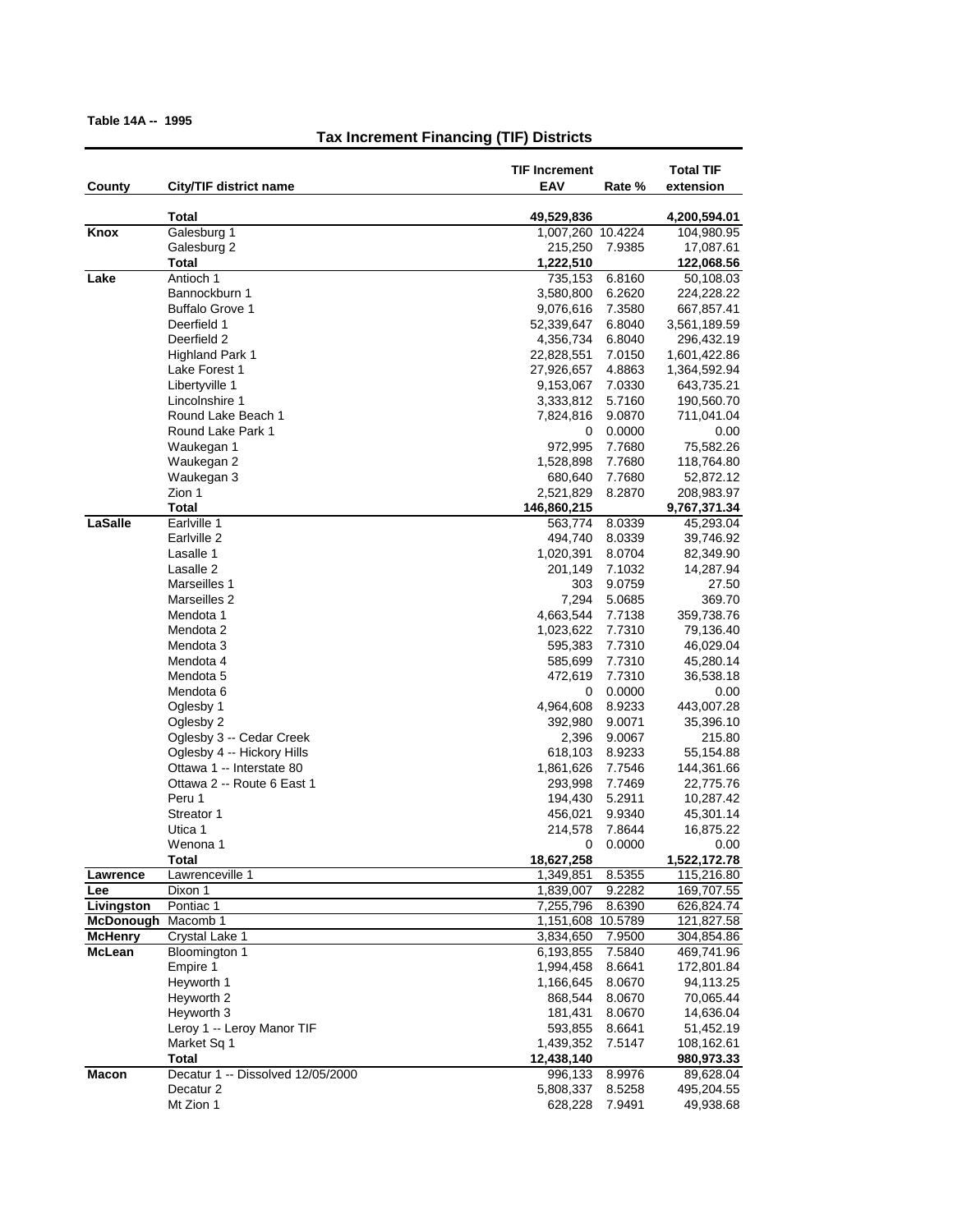|                    |                                  | <b>TIF Increment</b>   |                 | <b>Total TIF</b>        |
|--------------------|----------------------------------|------------------------|-----------------|-------------------------|
| County             | City/TIF district name           | <b>EAV</b>             | Rate %          | extension               |
|                    | Total                            | 7,432,698              |                 | 634,771.27              |
| <b>Madison</b>     | Alton 1                          | 1,778,241              | 8.2283          | 146,318.74              |
|                    | Collinsville 1                   | 4,886,090              | 6.6932          | 327,035.77              |
|                    | Edwardsville 1                   | 1,599,430              | 7.1161          | 113,817.03              |
|                    | Glen Carbon 1                    | 0                      | 6.6776          | 0.00                    |
|                    | Granite City 1                   | 1,269,810              | 8.1399          | 103,361.26              |
|                    | Granite City 2                   | 217,300                | 8.1399          | 17,688.00               |
|                    | Granite City 3                   | 644,210                | 8.1399          | 52,438.04               |
|                    | Hartford 1                       | 0                      | 8.3898          | 0.00                    |
|                    | Madison 1                        |                        | 280 10.7321     | 30.05                   |
|                    | Pontoon Beach 1                  | 3,056,070              | 7.2664          | 222,066.27              |
|                    | Venice 1                         |                        | 37,830 10.4719  | 3,961.53                |
|                    | Wood River 1                     | 3,462,830              | 8.2024          | 284,036.10              |
|                    | Wood River 2                     | 878,144                | 8.7652          | 76,971.41               |
|                    | Total                            | 17,830,235             |                 | 1,347,724.20            |
| <b>Marion</b>      | Centralia 1                      |                        | 986,967 10.1428 | 100,106.06              |
|                    | Centralia 2                      | 1,024,025              | 9.6508          | 98,826.20               |
|                    | Salem 1                          | 2,201,571              | 8.9308          | 196,617.48              |
|                    | Total                            | 4,212,563              |                 | 395,549.74              |
| <b>Marshall</b>    | Lacon 1                          | 1,474,518              | 8.6664          | 127,787.44              |
|                    | Wenona 1                         | 979,683                | 7.9696          | 78,076.44               |
|                    | Total                            | 2,454,201              |                 | 205,863.88              |
| Mason              | Havana 1                         | 1,799,492              | 9.0182          | 162,282.00              |
| <b>Mercer</b>      | Aledo 1                          | 2,112,334              | 8.7257          | 184,315.93              |
|                    | <b>Montgomery Farmersville 1</b> | 902,066                | 6.8925          | 62,174.48               |
|                    | Hillsboro 1                      | 439,104                | 9.0411          | 39,700.02               |
| <b>Moultrie</b>    | Total<br>Sullivan 1              | 1,341,170<br>3,735,542 | 8.5928          | 101,874.50              |
| Peoria             | <b>Bartonville 1</b>             | 2,776,910              | 7.8193          | 320,986.65              |
|                    | Bellevue 1                       | 248,130                | 7.4553          | 217,134.04<br>18,498.84 |
|                    | Chillicothe 1                    | 1,336,730              | 7.6387          | 102,108.81              |
|                    | Peoria 1                         | 11,578,650             | 8.4043          | 973,104.47              |
|                    | Peoria 2                         | 8,823,020              | 8.4043          | 741,513.08              |
|                    | Peoria 3                         | 895,090                | 8.4043          | 75,226.05               |
|                    | Peoria 4                         | 207,650                | 8.4043          | 17,451.50               |
|                    | Princeville 1                    | 759,230                | 7.5630          | 57,420.24               |
|                    | Total                            | 26,625,410             |                 | 2,202,457.03            |
| <b>Perry</b>       | Pinckneyville 1                  | 1                      | 0.0000          | 36,716.70               |
| Randolph           | Sparta 1                         | 3,288,529              | 8.8553          | 291,207.82              |
| <b>Rock Island</b> | Carbon Cliff 1                   | 582,762                | 8.8459          | 51,550.44               |
|                    | Carbon Cliff 2                   | 802,578                | 8.2785          | 66,441.80               |
|                    | East Moline 1                    | 179                    | 9.0056          | 16.12                   |
|                    | Hampton 1                        | 619,434                | 7.8035          | 48,337.32               |
|                    | Hampton 2                        | 12,559                 | 7.8140          | 981.36                  |
|                    | Hampton 3                        | 5,631                  | 7.7592          | 436.92                  |
|                    | Milan 1                          | 4,241,348              | 8.9773          | 380,756.48              |
|                    | Moline 1                         | 5,103,331              | 8.5708          | 437,397.56              |
|                    | Rock Island 1                    | 2,136,354              | 9.7236          | 207,730.68              |
|                    | Rock Island 2                    | 628,670                | 9.6605          | 60,732.64               |
|                    | Silvis <sub>1</sub>              | 4,261,699              | 8.8407          | 376,763.28              |
|                    | Silvis <sub>2</sub>              | 3,072                  | 9.2253          | 283.40                  |
|                    | Silvis <sub>3</sub>              | 380,178                | 8.7427          | 33,237.80               |
|                    | <b>Total</b>                     | 18,777,795             |                 | 1,664,665.80            |
| St. Clair          | Belleville 1                     | 217,562                | 7.5423          | 16,409.22               |
|                    | Belleville 2                     | 514,685                | 8.0859          | 41,616.90               |
|                    | Belleville 3                     | 60,404,474             | 6.9024          | 4,169,353.50            |
|                    | Belleville 4                     | 8,410                  | 6.9189          | 581.88                  |
|                    | Belleville 5                     | 31,156                 | 7.0697          | 2,202.64                |
|                    | Belleville 6                     | 473,703                | 6.7776          | 32,105.68               |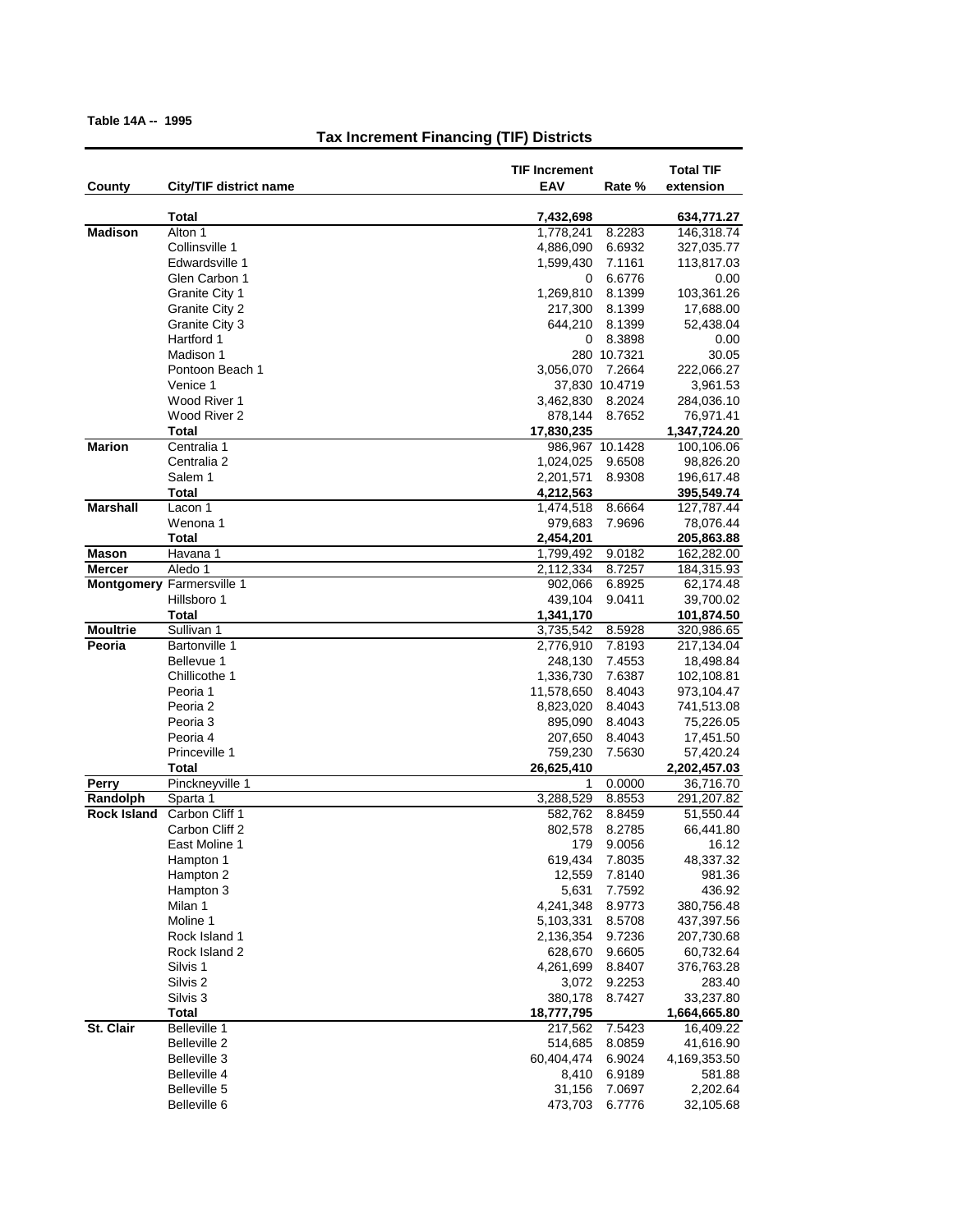|                    |                                                     | <b>TIF Increment</b>                     | <b>Total TIF</b>         |
|--------------------|-----------------------------------------------------|------------------------------------------|--------------------------|
| County             | City/TIF district name                              | EAV<br>Rate %                            | extension                |
|                    |                                                     |                                          |                          |
|                    | Belleville 7<br>Cahokia 1                           | 6.7776<br>13,294<br>5,819,732 11.7704    | 901.02<br>685,005.50     |
|                    | Cahokia 2                                           | 0 11.7704                                | 0.00                     |
|                    | Caseyville 1                                        | 377,843<br>7.3266                        | 27,683.00                |
|                    | Caseyville 2                                        | 658,392 12.0323                          | 79,219.58                |
|                    | Centreville 1                                       | 654,827 15.8210                          | 103,599.90               |
|                    | East St Louis 1                                     | 14,548,938 12.4539                       | 1,811,911.00             |
|                    | East St Louis 2                                     | 537,994 12.5138                          | 67,323.62                |
|                    | East St Louis 3                                     | 7,753,115 12.3355                        | 956,384.60               |
|                    | East St Louis 3<br>East St Louis 3                  | 1,212,321 12.5137<br>1,275,177 12.5138   | 151,706.20<br>159,572.56 |
|                    | East St Louis 3                                     | 65,148 11.9815                           | 7,805.72                 |
|                    | East St Louis 3                                     | 190,651 13.4994                          | 25,736.78                |
|                    | Madison 1                                           | 27,147 12.6320                           | 3,429.20                 |
|                    | Mascoutah 1                                         | 52,974<br>6.1958                         | 3,282.16                 |
|                    | New Baden 1                                         | 451,941<br>6.0279                        | 27,242.58                |
|                    | O'Fallon 1                                          | 7.0494<br>79,231                         | 5,585.32                 |
|                    | Sauget 1                                            | 2,458,617 23.4166                        | 575,725.46               |
|                    | <b>Washington Park 1</b>                            | 295,533 16.8088                          | 49,675.48                |
| <b>Saline</b>      | Total<br>Harrisburg 1                               | 98,122,865                               | 9,004,059.50             |
| Sangamon           | Chatham 1                                           | 9.7890<br>2,718,672<br>809,715<br>6.9498 | 266,130.81<br>56,273.57  |
|                    | Sherman 1                                           | 3,269,698<br>7.0955                      | 232,001.70               |
|                    | Springfield 1 -- Capital/Downtown                   | 7.2485<br>32,339,220                     | 2,344,110.48             |
|                    | Springfield 2 -- Woodside/Park South                | 3,207,521<br>7.5624                      | 242,565.58               |
|                    | Springfield 4 -- Near North Crossing/North Grand    | 169,033<br>7.2485                        | 12,252.36                |
|                    | Total                                               | 39,795,187                               | 2,887,203.69             |
| Stephenson Davis 1 |                                                     | 1,504,866<br>6.6263                      | 99,717.46                |
|                    | Freeport 1                                          | 175,313<br>8.2185                        | 14,408.02                |
|                    | Orangeville 1                                       | 656,830<br>9.5120                        | 62,477.68                |
| <b>Tazewell</b>    | Total<br>Creve Coeur 1                              | 2,337,009<br>1,452,204<br>7.8534         | 176,603.16<br>114,047.69 |
|                    | East Peoria 1                                       | 5,250,743<br>8.9757                      | 471,288.56               |
|                    | North Pekin 1                                       | 1,033,098<br>6.8496                      | 70,763.08                |
|                    | Pekin 1                                             | 4,348,582<br>9.2035                      | 400,221.74               |
|                    | Pekin 2 -- Pekin 2 Was Not Set Up For 1992 Tax Year | 430,981<br>9.1892                        | 39,603.68                |
|                    | Washington 1                                        | 2,207,673<br>8.2303                      | 181,698.11               |
|                    | Washington 2                                        | 761,323<br>8.3829                        | 63,820.95                |
|                    | <b>Total</b>                                        | 15,484,604                               | 1,341,443.81             |
| Vermillion         | Danville 1                                          | 9.3443<br>1,979,090                      | 184,932.11               |
|                    | Tilton 1<br>Total                                   | 801,672<br>7.6536<br>2,780,762           | 61,356.47<br>246,288.58  |
| Wabash             | Mt Carmel 1                                         | 457,403<br>7.4513                        | 34,082.60                |
|                    | Mt Carmel 2                                         | 225,564<br>7.4513                        | 16,807.52                |
|                    | <b>Total</b>                                        | 682,967                                  | 50,890.12                |
| Wayne              | Fairfield 1                                         | 2,043,537<br>8.2823                      | 169,252.10               |
| Whiteside          | Rock Falls 1                                        | 23,746<br>8.2459                         | 1,958.06                 |
|                    | Sterling 1                                          | 1,312,545<br>8.5188                      | 111,813.10               |
|                    | Total                                               | 1,336,291                                | 113,771.16               |
| Will               | Bolingbrook 1                                       | 515,234<br>8.3497                        | 43,020.49                |
|                    | Braidwood 1                                         | 17,162,146<br>6.2392                     | 1,070,778.64             |
|                    | Braidwood 2<br>Crete 1                              | 225,549<br>6.2215<br>52,101<br>8.2426    | 14,032.52<br>4,294.47    |
|                    | Crete 2                                             | 611,103<br>8.3513                        | 51,035.13                |
|                    | Monee 1                                             | 36,964<br>8.0903                         | 2,990.49                 |
|                    | Monee 2                                             | 4,218<br>8.0899                          | 341.23                   |
|                    | Romeoville 1                                        | 12,671,006<br>7.7457                     | 981,453.11               |
|                    | University Park 1                                   | 731,756 12.0312                          | 88,039.02                |
|                    | University Park 2                                   | 10,513,858 11.9998                       | 1,261,642.55             |